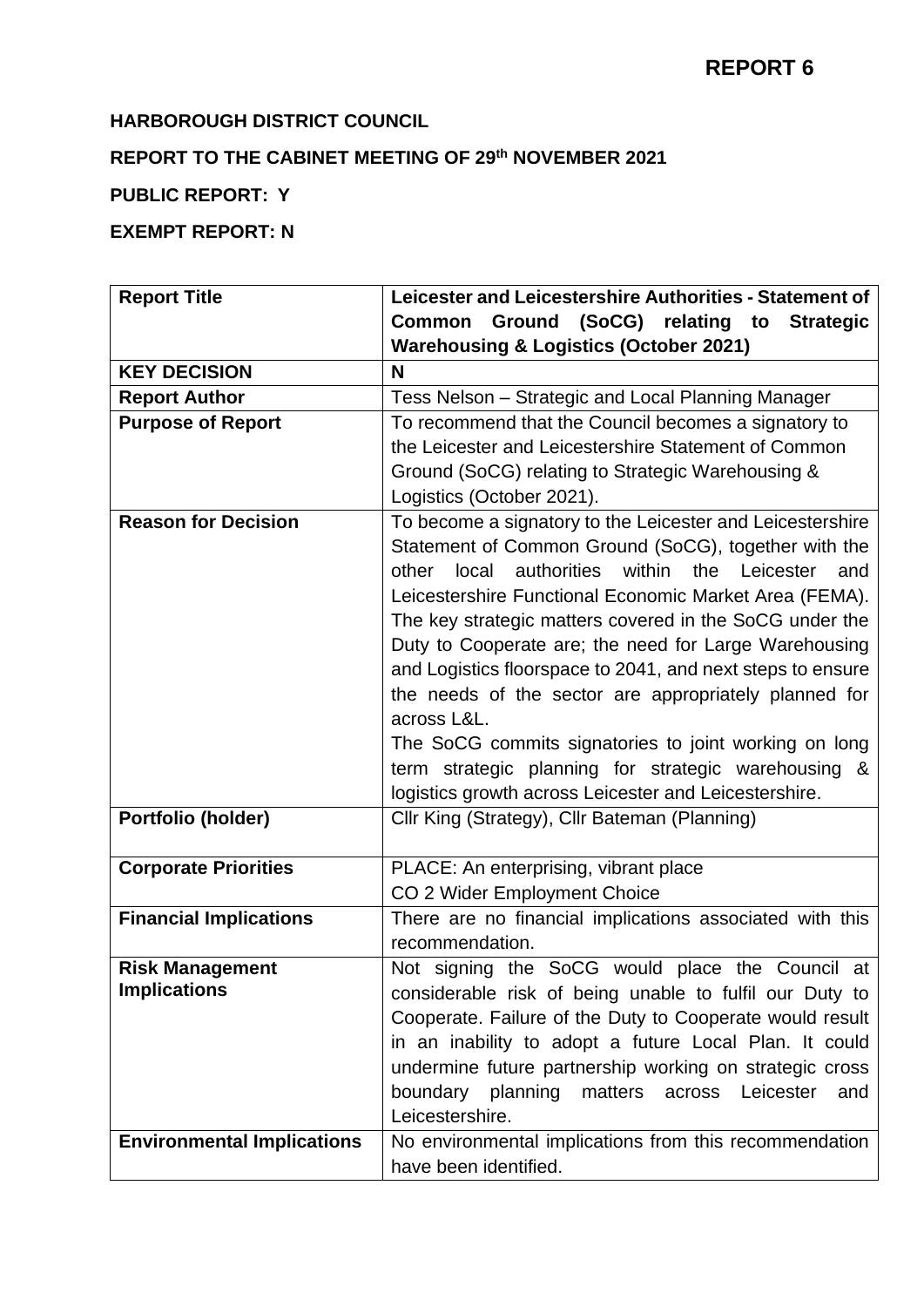| <b>Legal Implications</b>           | Becoming a signatory to the SoCG is not legally binding on    |
|-------------------------------------|---------------------------------------------------------------|
|                                     | the Council but reasserts the existing commitment on          |
|                                     | behalf of the Council to joint working on long term strategic |
|                                     | planning for strategic warehousing and logistics growth       |
|                                     | across Leicester and Leicestershire.                          |
| <b>Equality Implications</b>        | No equality implications from this recommendation have        |
|                                     | been identified.                                              |
| <b>Data Protection Implications</b> | No data protection implications from this recommendation      |
|                                     | have been identified.                                         |
| <b>Consultation</b>                 | No consultation has taken place.                              |
| <b>Options</b>                      | Not signing the Leicester and Leicestershire Statement of     |
|                                     | Ground<br>(SoCG)<br>relating<br>Common<br>Strategic<br>to     |
|                                     | Warehousing & Logistics (October 2021) - This option is       |
|                                     | not recommended since it would risk undermining the           |
|                                     | ability of the Council to successfully demonstrate that the   |
|                                     | Duty to Cooperate has been met. Failure of the Duty to        |
|                                     | Cooperate would result in an inability to adopt a future      |
|                                     | Local Plan. It could undermine future partnership working     |
|                                     | on strategic cross boundary planning matters across           |
|                                     | Leicester and Leicestershire.                                 |
| <b>Background Papers</b>            | <b>None</b>                                                   |
| <b>Appendices</b>                   | Appendix A: Leicester and Leicestershire Authorities -        |
|                                     | Statement of Common Ground (SoCG) relating to relating        |
|                                     | to Strategic Warehousing & Logistics (October 2021).          |
| <b>Recommendations</b>              | That Cabinet and Council note the Leicester and<br>i)         |
|                                     | Leicestershire Statement of Common Ground (SoCG)              |
|                                     | relating<br>to Strategic Warehousing & Logistics              |
|                                     | (October 2021).                                               |
|                                     | ii) That Cabinet recommend to Council that the Council        |
|                                     | becomes a signatory to the Statement of Common                |
|                                     | <b>Ground (Appendix A).</b>                                   |

# **1. Introduction**

- 1.1 In accordance with the Localism Act 2011 and the National Planning Policy Framework (NPPF), local authorities have a duty to collaborate to address strategic planning matters. The Duty to Cooperate is the mechanism for ensuring that this happens. The Duty requires ongoing constructive engagement on the preparation of development plan documents and other activities in relation to the sustainable development and use of land.
- 1.2 Statements of Common Ground (SoCG) are a means of demonstrating the Duty to Cooperate is met, as evidence of effective ongoing collaboration and engagement between partner authorities. A SoCG is a written record of the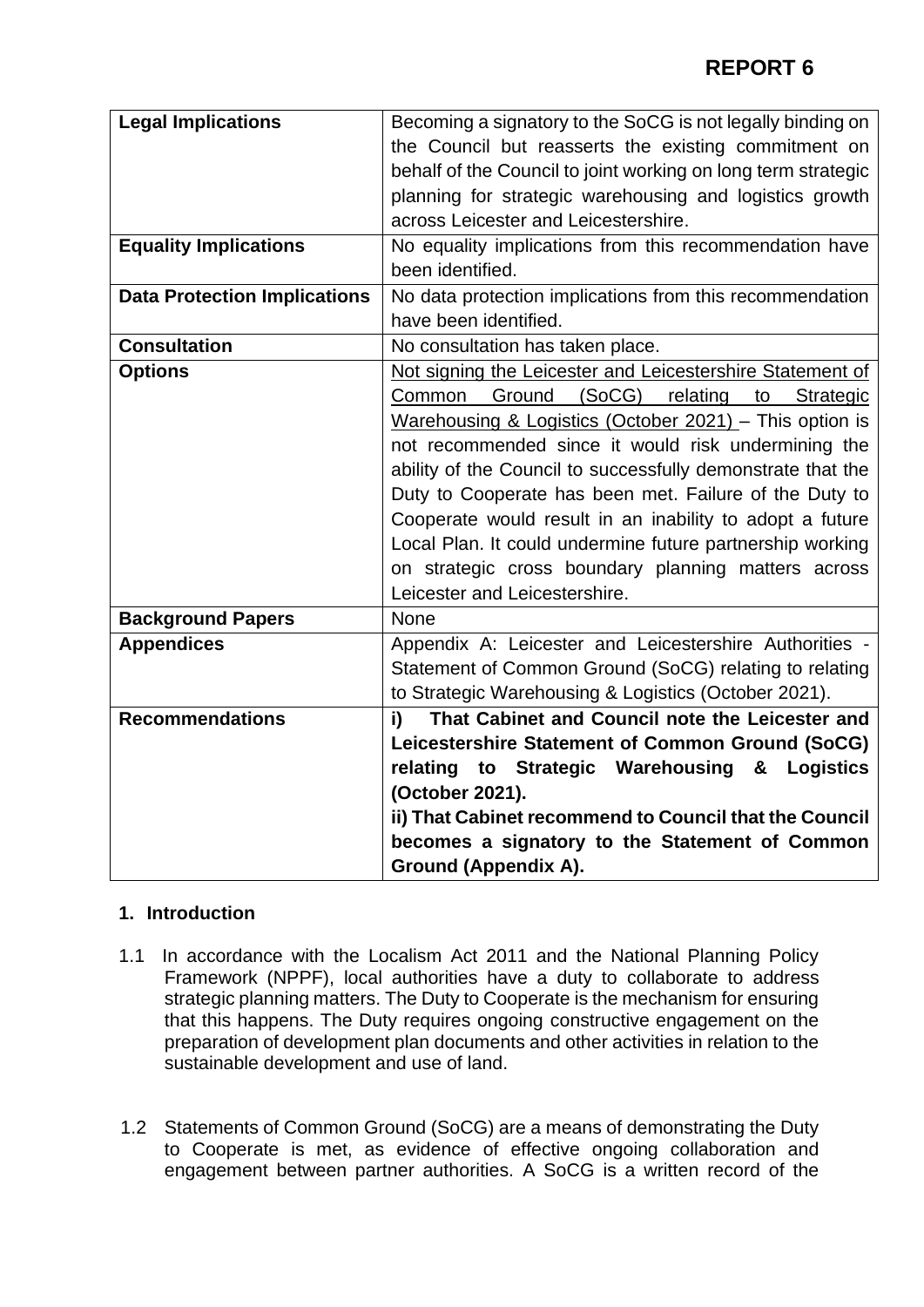progress made by strategic plan-making authorities during the process of planning for strategic cross-boundary matters.

### **2. Key Facts**

- 2.1 The Statement of Common Ground (SoCG) is set out at Appendix A.
- 2.2 The SoCG has been prepared by each of the authorities within Leicester and Leicestershire (L&L) working in collaboration. Its purpose is to set out how the Duty to Cooperate has been met in relation to the following strategic issues: the need for Large Warehousing and Logistics floorspace to 2041, including the next steps to ensure the needs of the sector are appropriately planned for across L&L, in order to demonstrate that all the authorities are working together to meet the requirements of the Duty to Cooperate. The SoCG is being considered by each of the L&L authorities for signing.

## **Summary of Statement of Common Ground**

2.3 The SoCG (Appendix A) commits partner authorities to cooperating on strategic cross boundary matters, including working towards agreeing the distribution of large warehousing need in the future. To do this it affirms the authorities continuing commitment to cooperate and sets out a series of next steps to inform an approach to meeting the L&L need as recommended by joint evidence. The SoCG does not seek to agree the actual distribution of large warehousing need at this stage, merely the ongoing work necessary (including joint monitoring of allocations and consents across L&L) in order to work towards a future agreement on distribution.

### Leicester and Leicestershire Strategic Warehousing Need, Supply and Shortfall

- 2.4 The SoCG confirms the authorities all agree that the, Warehousing and Logistics [in Leicester and Leicestershire : Managing growth and change Study \(April 2021\)](https://www.harborough.gov.uk/downloads/file/6841/warehousing_report_leics_final_27_04_21_v2_published) ('the study') is the most up-to-date evidence on the needs of the sector across L&L. Figures are set out in Tables 1 and 2 of the SoCG.
- 2.5 The study, commissioned jointly, identifies a need for L&L as whole, rather than individual districts. Given the scale of need identified this is a strategic cross boundary issue that authorities agree should be addressed through the Duty to Cooperate.
- 2.6 The study recommends that L&L need to provide for 2,570,000 sqm of additional strategic warehousing floorspace between 2020 and 2041. Taking account of the updated supply position (set out in the SoCG), this leaves a shortfall of 718,875 sqm at rail served sites and 301,293 sqm at non-rail served sites which should be planned for to 2041.

### Next Steps – Planning for Future Needs to 2041